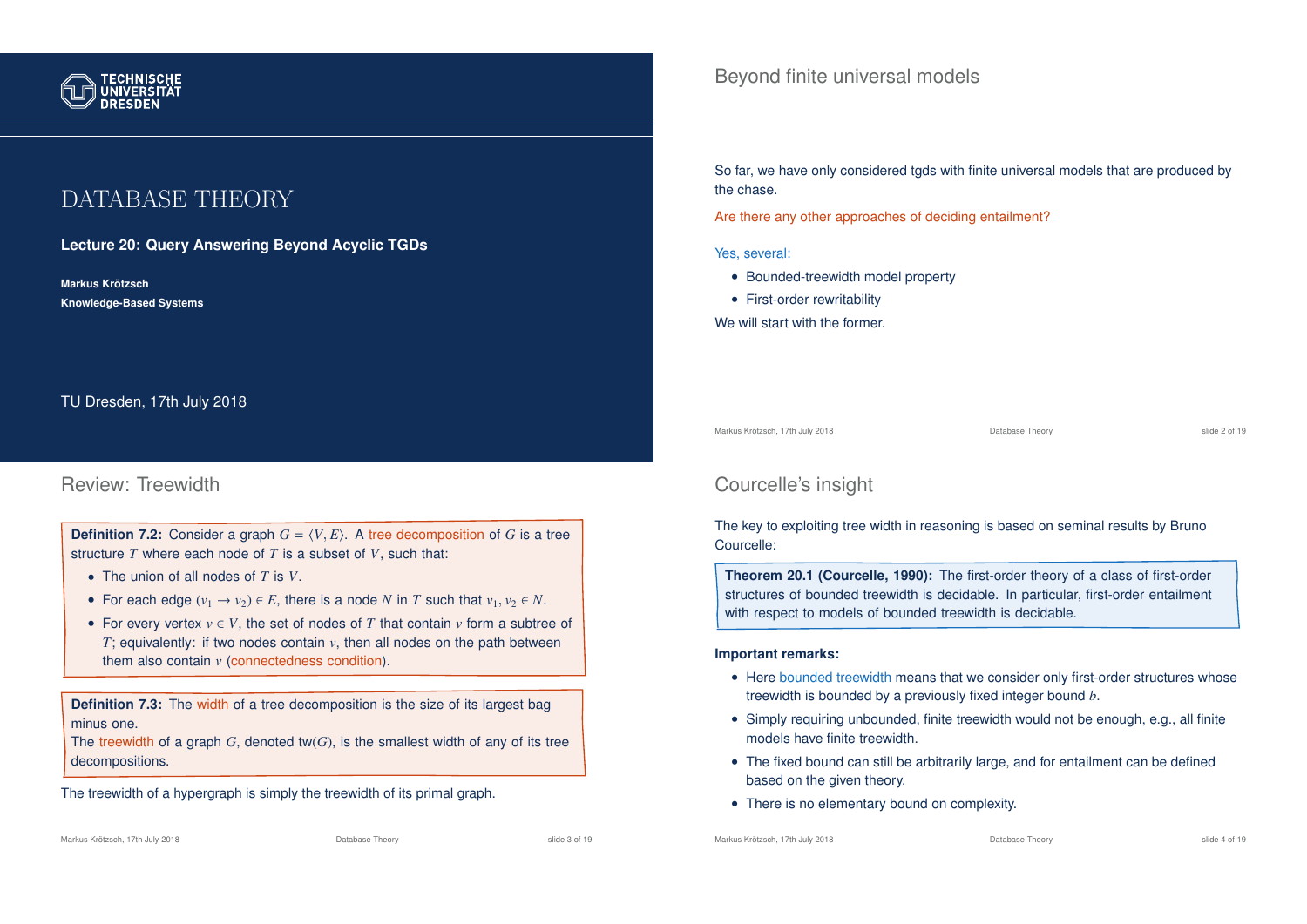### Bounded treewidth for tgd query answering

Courcelle highlights a path to new tgd languages over which query entailment is decidable:

```
Definition 20.2 (Baget et al. 2011): A set Σ of tgds is a bounded-treewidth set
(bts) if, for any database instance I, there is a universal model U of I \cup \Sigma that
has finite treewidth.
```
#### **Theorem 20.3:** BCQ entailment over a bts Σ is decidable.

**Proof:** Let *I* be an instance,  $U$  a universal model of  $I \cup \Sigma$  of treewidth *b*, and  $\varphi$  a BCQ.

- By universality,  $\mathcal{J} \models \varphi$  holds for all models  $\mathcal{J}$  of  $\mathcal{I} \cup \Sigma$  iff  $\mathcal{U} \models \varphi$ .
- Again by universality, this holds iff  $\mathcal{J} \models \varphi$  for all models  $\mathcal{J}$  of  $\mathcal{I} \cup \Sigma$  that have treewidth  $\leq b$ .
- The latter condition can be decided by Courcelle.

```
Markus Krötzsch, 17th July 2018 Database Theory slide 5 of 19
```
### Decidable cases

#### As for the finite universal model property, we can look for decidable sufficient conditions.

A prominent case are frontier-guarded tgds:

**Definition 20.5:** A tgd  $\forall \vec{x}, \vec{y} \cdot \varphi[\vec{x}, \vec{y}] \rightarrow \exists \vec{z}, \psi[\vec{x}, \vec{z}]$  is frontier-guarded if there is an atom  $p(t_1, \ldots, t_n)$  in  $\varphi$  that contains all frontier variables  $\vec{x}$ .

**Theorem 20.6:** Every set of frontier-guarded tgds is bts.

**Proof (sketch):** One can construct a tree decomposition alongside the chase:

- Each bag contains all constants from the initial instance together with all elements that occurred in the instantiation of the head of the applied rule  $\rightarrow$  treewidth bound based on size of instance and rule heads
- The parent node of a given bag is the earliest node containing all frontier  $\blacksquare$ elements.  $\blacksquare$

**Theorem 20.4:** Whether a set of tgds is bts is undecidable.

**Proof:** As before, we can use a simple reduction from BCQ entailment:

- Given tgds  $\Sigma$ , an instance  $I$ , and a BCQ  $\varphi$ ,
- let  $\Pi$  be the set of tgds that contain, for every *n*-ary predicate *p*, tgds

$$
\varphi \land \top(x_1) \land \ldots \land \top(x_n) \to p(x_1, \ldots, x_n)
$$

$$
p(x_1, \ldots, x_n) \to \top(x_i)
$$

$$
1 \le i \le n
$$

where  $\top$  is a fresh unary predicate and variables  $x_i$  do not occur in  $\varphi$ ,

- and let  $\Gamma$  be a set of tgds that generates an infinite grid (=unbounded treewidth) starting from any element
- Then  $\Sigma \cup \Pi \cup \Gamma \cup I$  is bts iff  $\Sigma, I \models \varphi$ :
	- in the latter case, Π ensures that all models are fully connected cliques, so the critical instance  $I_{\star}$  is a universal model of treewidth 0;
	- conversely, if  $\varphi$  is not entailed, treewidth will be unbounded due to  $\Gamma$ .

Markus Krötzsch, 17th July 2018 Database Theory slide 6 of 19

## Examples (1)

Important types of tgds are frontier-guarded:

| <b>Example 20.7:</b> All inclusion dependencies are frontier-quarded, for example: |  |  |  |  |  |  |  |  |  |  |
|------------------------------------------------------------------------------------|--|--|--|--|--|--|--|--|--|--|
| Connect $(x, y, z) \rightarrow \exists y$ Lines $(z, y)$                           |  |  |  |  |  |  |  |  |  |  |
|                                                                                    |  |  |  |  |  |  |  |  |  |  |

However, note that inclusion dependencies may not admit finite universal models. An example is

 $p(x, y) \rightarrow \exists y \cdot p(y, y)$ 

The special form of frontier-guarded tgds where all body variables occur in a single atom are called guarded tgds.

Therefore, all inclusion dependencies are guarded.

Markus Krötzsch, 17th July 2018 Database Theory slide 8 of 19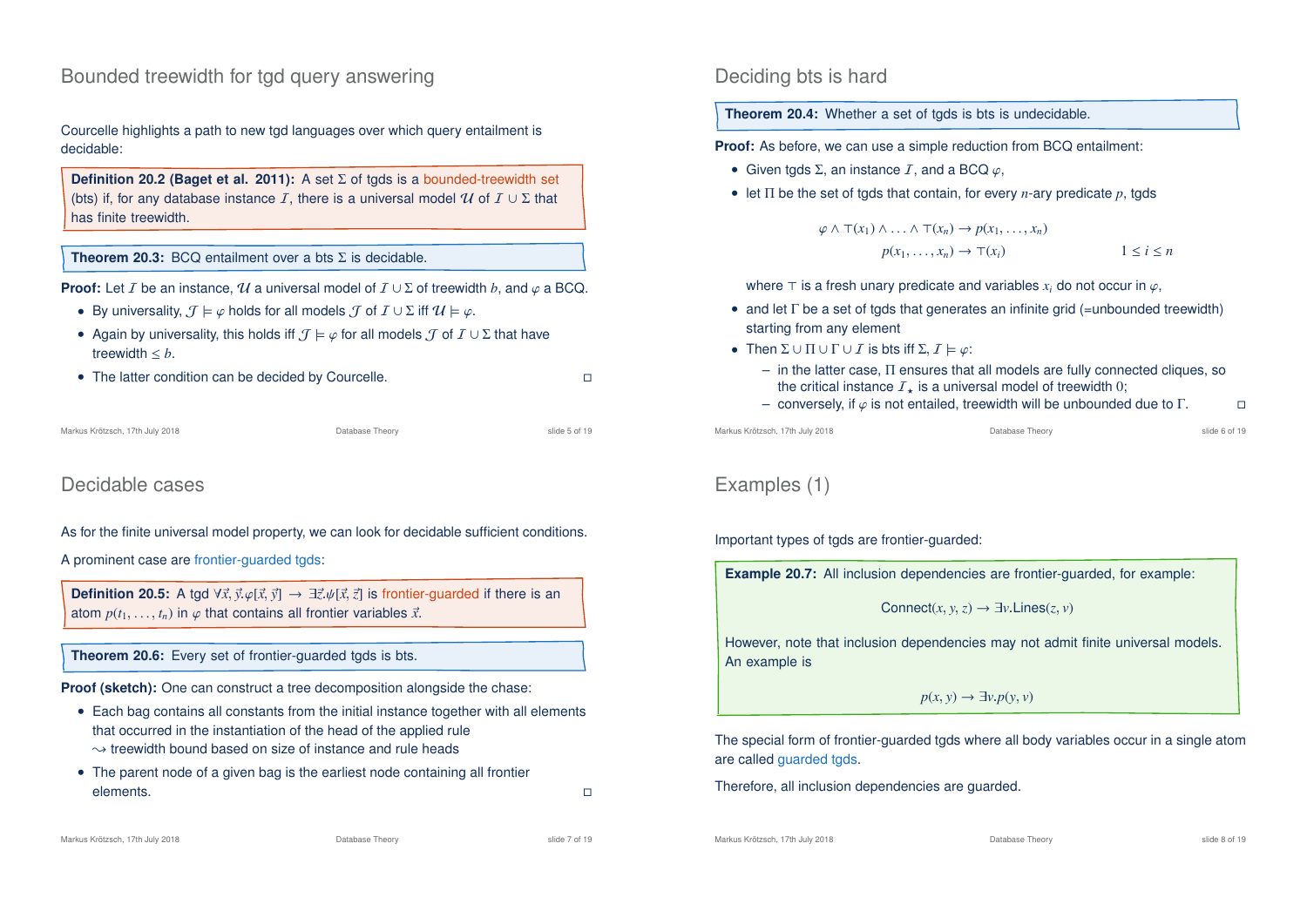### Examples (2)

Frontier-guarded tgds are closely related to Horn description logics.

**Example 20.8:** The description logic  $\mathcal{EL}$  can be captured with tgds of the following basic forms

> *A*(*x*) →  $\exists y.R(x, y) \land B(y)$  $R(x, y) \wedge B(y) \rightarrow A(x)$  $A_1(x) \land A_2(x) \rightarrow B(x)$

all of which are frontier guarded.

(Note: query answering for  $\mathcal{EL}$  is easier than for arbitrary frontier-guarded rules.)

Markus Krötzsch, 17th July 2018 Database Theory slide 9 of 19

First-Order Rewritable Dependencies

**Theorem 20.9 (Baget et al. 2011; Rudolph et al. 2014):** BCQ entailment under frontier-guarded tgds is 2ExpTime-complete for combined complexity and Pcomplete for data complexity.

#### **Remarks:**

- The proof is complex and we omit it here.
- Hardness already applies to the case of binary predicates with frontiers of at most one variable.
- No practical implementations are known (some algorithms were proposed, e.g., [Ahmetaj, Ortiz, Simkus, 2018]).

Markus Krötzsch, 17th July 2018 Database Theory slide 10 of 19

### Rewriting Queries

Another approach towards query answering under dependencies: top-down instead of bottom-up

#### **Query rewriting:**

- Start from a given conjunctive query
- Apply rules in a backward fashion to rewrite the query
- Compute results for all queries thus obtained

How to "apply rules in a backward fashion"?

When will this work?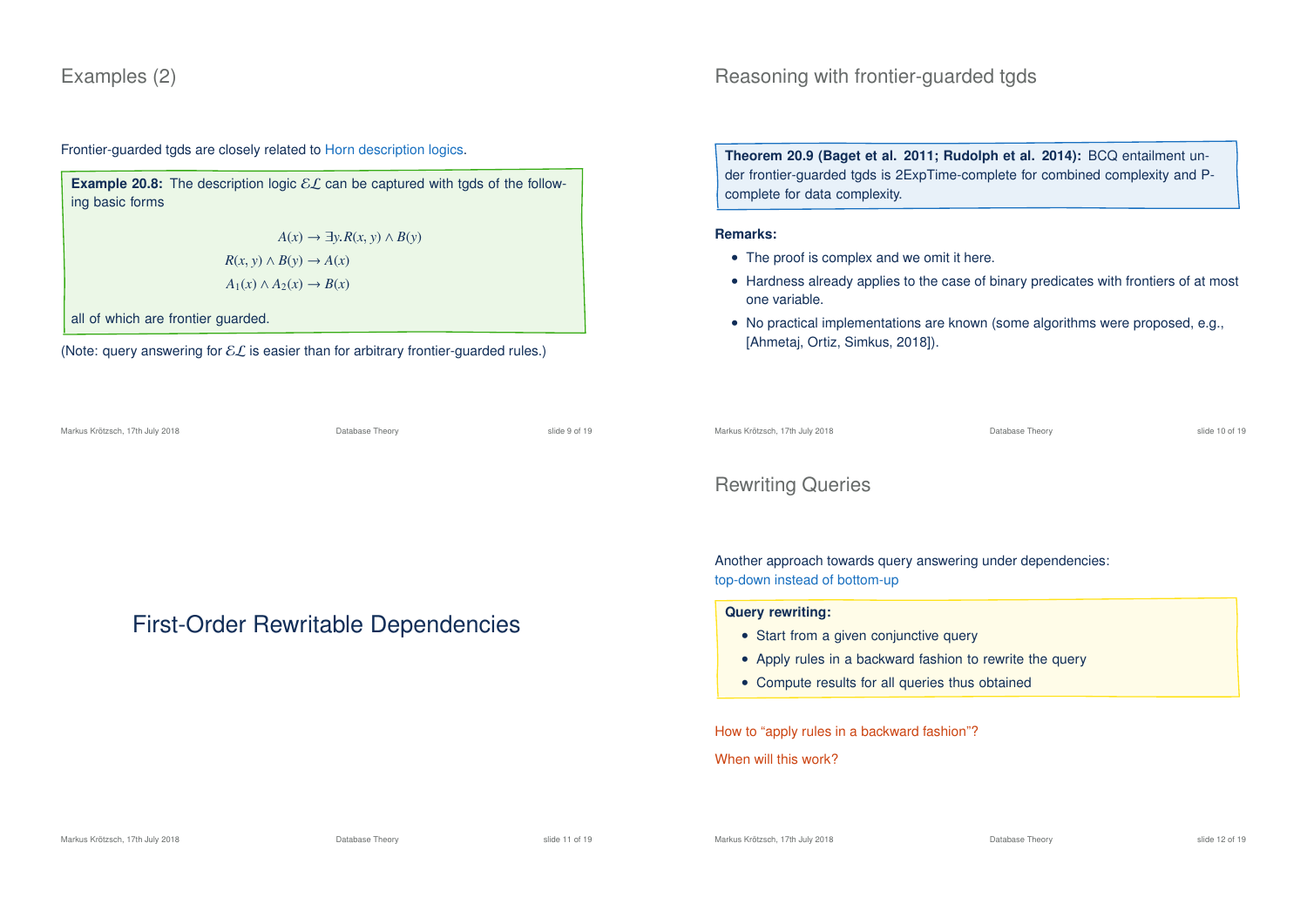### Applying rules backwards

Essentially, we can apply resolution, but with some care:

#### **Given:**

- a CQ q (maybe not Boolean) of form  $\exists \vec{v}.(\varphi_1 \wedge \varphi_2)$
- a tgd of form  $\omega \rightarrow \exists \vec{z}.(\psi_1 \wedge \psi_2)$
- a substitution  $\theta$  that is the most general unifier of  $\varphi_1$  and  $\psi_1$  (in particular,  $\varphi_1 \theta = \psi_1 \theta$

**we can create a rewritten CQ:**

 $\exists \vec{v}.(\omega\theta \wedge \varphi_2\theta)$ 

#### **provided that:**

- if x is a variable in q and  $z \in \vec{z}$  such that  $x\theta = z\theta$ , then x does not occur in  $\varphi_2$
- if *x* is a free variable in *q* and  $x\theta \notin \vec{z}$

#### **Note:** We are free to chose the decomposition into parts  $\varphi_1 \wedge \varphi_2$  and  $\psi_1 \wedge \psi_2$ .

Markus Krötzsch, 17th July 2018 Database Theory slide 13 of 19

### **Correctness**

**Theorem 20.10:** Consider a CQ  $q$  and a tgd set  $\Sigma$ . For any database instance  $I$ , the answers of  $q$  over  $I$  under the dependencies  $\Sigma$  are exactly the answers of the rewritings of *q* w.r.t. Σ over I.

**Intuition:** Rewriting is similar to resolution, which is known to be sound and complete for FO reasoning

- The query corresponds to the negation of a clause:  $\exists \vec{v}.A_1 \wedge \ldots \wedge A_n$  is expressed as  $\forall \vec{v}. \neg A_1 \vee \ldots \vee \neg A_n$  (note: no real  $\exists$  here!).
- A tgd  $\omega \to \exists \vec{z}.(\psi_1 \wedge \psi_2)$  entails a weaker tgd  $\omega \to \exists \vec{z}. \psi_1$
- Resolution is usually performed after skolemisation (in our case of  $\vec{z}$ ): we obtain clauses ( $\neg \omega \vee H$ ) for each atom *H* in the skolemisation of  $\psi_1$
- We can skip skolemisation/clausification by (a) using hyperresolution, and (b) making sure that existentials are always eliminated completely (as we did)
- Answer variables cannot be bound to existential variables (or skolem terms), as stated in our condition

Resolution remains sound (obvious) and complete (not obvious, needs proof) under

### Example

Consider the following tads:

| human(x <sub>1</sub> ) $\rightarrow \exists z_1$ hasMother(x <sub>1</sub> , z <sub>1</sub> ) $\land$ human(z <sub>1</sub> )                                        | (1) |
|--------------------------------------------------------------------------------------------------------------------------------------------------------------------|-----|
| student(x <sub>2</sub> ) $\rightarrow \exists z_2$ human(x <sub>2</sub> ) $\land$ university(z <sub>2</sub> ) $\land$ enrolledAt(x <sub>2</sub> , z <sub>2</sub> ) | (2) |
| $professor(x_3) \rightarrow human(x_3)$                                                                                                                            | (3) |

and the CQ  $\exists v$  hasMother(*x*, *v*)  $\land$  human(*v*).

| We obtain rewritings:                                      |                                                                                       |
|------------------------------------------------------------|---------------------------------------------------------------------------------------|
| (a) human $(x)$                                            | (query + tgd (1) with $\{x_1 \mapsto x, z_1 \mapsto v\}$ )                            |
| (b) student $(x)$                                          | $((a) + \text{tgd}(2) \text{ with } \{x_2 \mapsto x\})$                               |
| (c) professor $(x)$                                        | $((a) + \text{tgd}(3) \text{ with } \{x_3 \mapsto x\})$                               |
| (d) $\exists v \text{.hasMother}(x, v) \land student(v)$   | (query + tgd (2) with $\{x_1 \mapsto v\}$ )                                           |
| (e) $\exists v$ has Mother $(x, v) \wedge$ professor $(v)$ | (query + tgd (3) with $\{x_1 \mapsto v\}$ )                                           |
|                                                            | further rewritings only produce equivalent queries (possibly with renamed variables). |

The set of answers entailed by the original CQ under the given tgds is exactly the union of the answers of the rewritings (with the original CQ, but ignoring the tgds).

Markus Krötzsch, 17th July 2018 Database Theory slide 14 of 19

## Example

Why should rewritten queries not contain existential variables from tgd heads? Consider the tgd:

#### $human(x_1) \rightarrow \exists z_1 \text{.}$ hasMother( $x_1, z_1$ )

and the CQ  $\exists v$  hasMother(*x*, *v*)  $\land$  professor(*v*).

By just unifying and replacing parts of the CQ, we can create:

•  $\exists v \cdot \text{human}(x) \land \text{professor}(v)$  (rewriting with  $\{x_1 \mapsto x, z_1 \mapsto v\}$ )

The original query asks for children of professors, the rewritten one returns all humans as long as there is one professor in the database.

 $\rightarrow$  Left over existential variables incorrectly loose their connection to other atoms

Markus Krötzsch, 17th July 2018 Database Theory slide 16 of 19